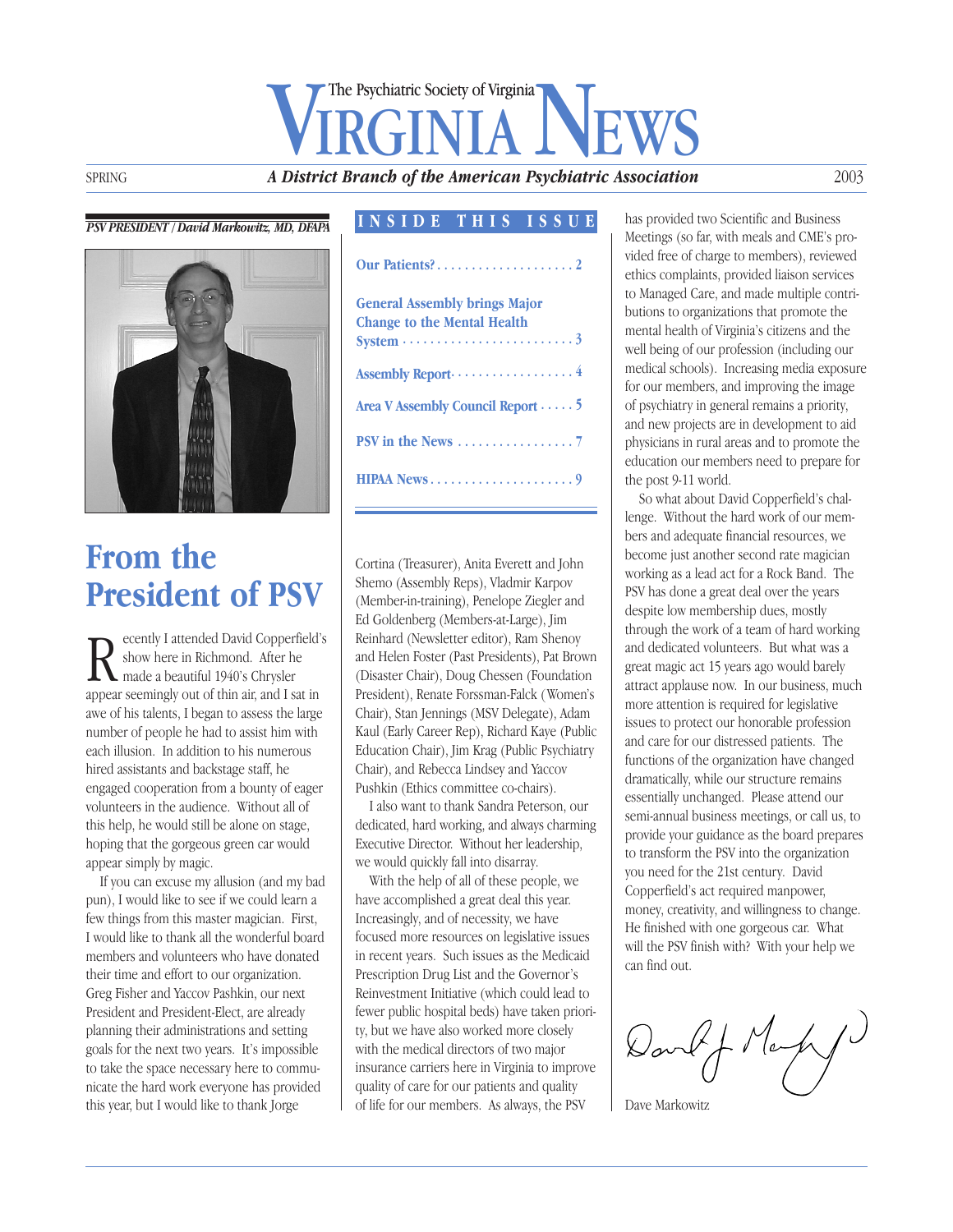

## *James S. Reinhard, MD, DFAPA* **Our Patients?**

F or some reason<br>the phrase in an<br>e-mail from a ps<br>chiatrist in one of our or some reason the phrase in an e-mail from a psystate psychiatric facilities

struck a nerve. He was expressing concern about the quality of care that "our patients" would receive if treated in the community (or was it a community hospital–I can't remember) as opposed to staying in the state hospital.

I'll try not to get too hung up on semantics. My patient…your patient…our patients. I've used the words, too, thousands of times during my medical education and career. But recently I've been more sensitive to how that sounds. Are they really our patients?

Of course we are indoctrinated through our training about the profound responsibility that is entrusted to us with the fiduciary relationship that we have with the people who seek our professional expertise and treatment. Fiduciary relationships involve situations in which one party, having knowledge superior to that of another, agrees to aid the other who has then put his or her complete trust and confidence in the one holding the superior knowledge. One can breach a fiduciary duty when the one possessing superior knowledge uses the relationship to obtain an unfair advantage

#### **VIRGINIA NEWS**

*President* David Markowitz, MD, DFAPA

*Editor* James Reinhard, MD, DFAPA

*Please Note We Have A New Website*

*Executive Director* Sandra Peterson

*Executive Office* PO Box 71656 Richmond, VA 23255-1656 (804) 754-1200 Fax (804) 754-2321 e-mail: spetersonpsv@attbi.com www.psva.org

*We welcome letters to the editor and editorial contributions.*

over the other for his or her own benefit.

So there is the delicate balance. The pull toward possessiveness is understandable in a fiduciary relationship. "Our patients" are relying on our knowledge and skills so we can't let them down. One party has the opportunity for great control. But the danger is abusing the power and control and breaching fiduciary duty.

I propose that in spite of our fiduciary duties and other medical profession obligations that we move away from calling them our patients. Sure it is semantic nit picking, but it can also help remind some of us to pay closer attention to the recovery model that is progressing in the field of Mental Health – leaving many in our profession far behind.

The recovery model is based upon the principles that the patient, client or consumer (choose your favorite semantic term here – that discussion is for another day) directs the recovery process, therefore the individual's input is essential throughout the process. Professionals and patients must collaborate together to develop a recovery treatment plan. Mental health services are most ether to develop a recovery<br>Mental health services are n<br>A reconomy funced

*The recovery process model, on the other hand, focuses on supporting individuals to be active participants in their recovery process.* ticipants in t<br>covery proce.<br>———————

effective when service delivery is within the context of the individual's community.

Our mental health system must acknowledge its historical tendency to enable and encourage dependency from "our patients". The recovery process model, on the other hand, focuses on supporting individuals to be active participants in their recovery process. This allows the individual to reach self-sufficiency in order to achieve their maximum potential.

Emphasizing with "our patients" the principles of recovery, self-direction, participation, and independence reduces the risk of even subtle forms of coercive treatment – let alone outright control.

For example, a major initiative with the Commonwealth's Department of Mental Health, Mental Retardation and Substance Abuse Services is to virtually eliminate seclusion and restraint in our15 state facilities – a coercive intervention that is really not a treatment – but a treatment failure. The accomplishment of this goal requires that all clinicians pay attention to issues of power struggles and control. Line staff who have been trained and practice under the model that "we must control our patients" at times in order to prevent injury are learning that there is actually reduced patient and staff injury when restraint is reduced and eliminated.

I believe there is often a similar "illusion of control" when we consider inpatient interventions vs. community based alternative treatments. But overly relying on institutional choices also:

- risk iatrogenic injury or unhealthy institutionally learned behavior
- risk being overly risk aversive rather than using state of the art risk assessment strategies, and
- · risk not fully acknowledging and empowering the independence and responsibilities that lie untapped in many of these individuals.

Not calling someone "my patient" will be difficult since I'm so used to that terminology. Much more important than the semantics will be constantly assessing our attitude and approach to the individuals that we have the privilege of serving – and supporting their recovery and independence. *Responses, differing opinions, or other letters to the editor are encouraged. Please send them to the PSV office or e-mail Sandra at: spetersonpsv@attbi.com.*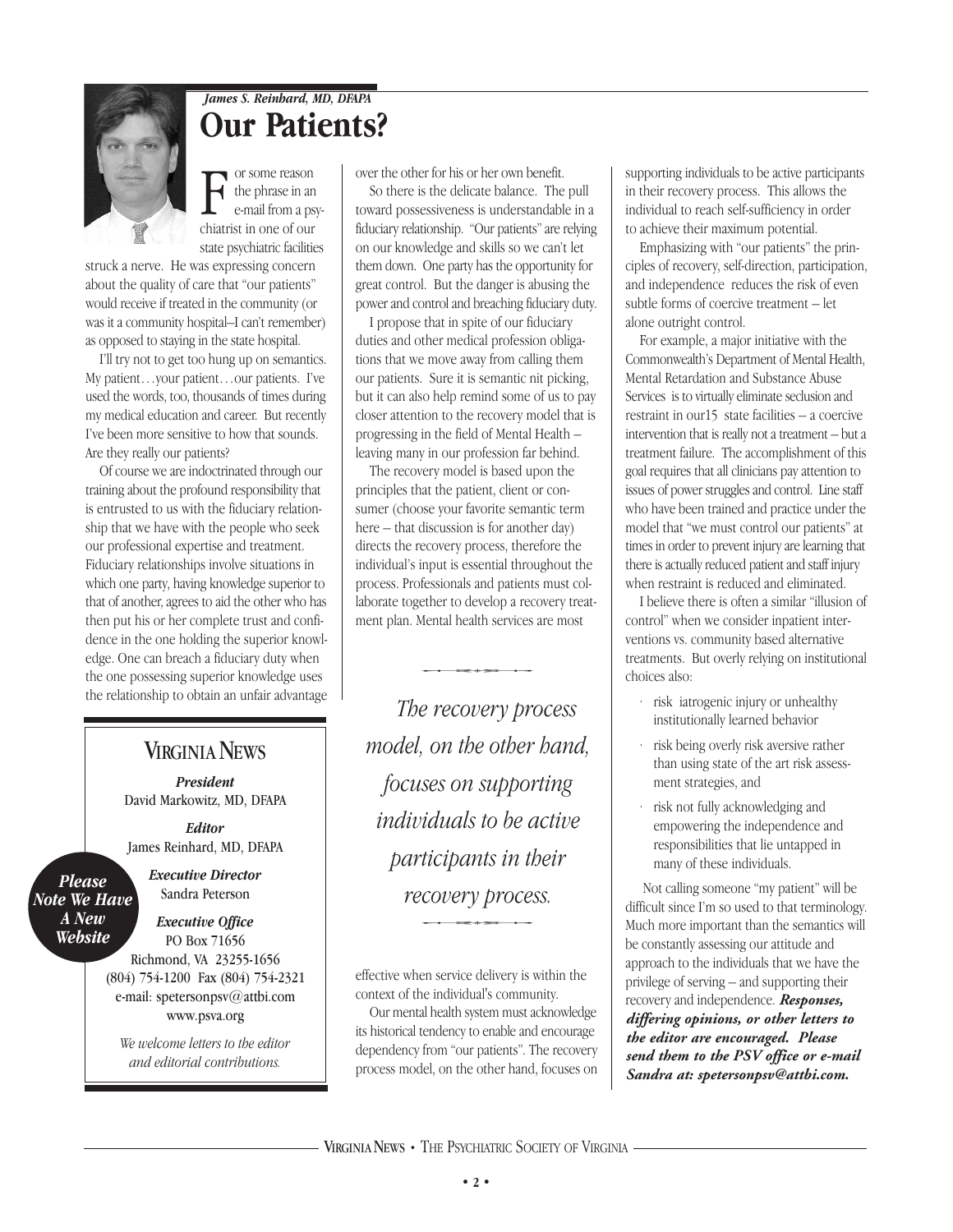# **General Assembly Session Brings Major Changes to Mental Health System**

#### *Mental Health Funding*

In a year with a huge budget deficit, mental health system funding was largely maintained, albeit shifted from state institutions to community-based programs. Legislators restored some cuts to mental health programs that were cut in Governor Warner's 2002 executive orders and moved nearly \$13 million dollars from Central, Eastern, and Western State Hospitals to community service boards and other locally administered programs. Other highlights included expanded eligibility requirements for FAMIS and maintenance of funding for the Office of the Inspector General.

#### *Mental Health System Reinvestment*

Last fall, the Warner Administration unveiled its "Community Reinvestment Project" to redirect nearly \$22 million annually from state mental health institutions to community services boards. This proposal was partially in response to the Supreme Court's Olmstead decision requiring the availability of community-based services. Budget conferees, those senior legislators who work out differences between the House and Senate budgets, strengthened language that requires quarterly progress reports to the Governor and General Assembly by DMHMRSAS Commission Jim Reinhard, declares state fiscal responsibility for the process, ensures that funds cut at state facilities remain in same geographic area, and prohibits any unexpended resources from reverting to Virginia's general fund.

#### *Medicaid Preferred Drug List (PDL)*

In an attempt to control rapidly increasing Medicaid costs, Governor Warner proposed use of a Preferred Drug List (PDL) to reduce state expenditures for prescription drugs. Pharmaceutical companies and patient advocacy groups lobbied successfully for a broad carve-out for atypical anti-psychotic medications. This exempts such drugs from the

PDL and prior authorization requirements. The program will be managed by a Pharmacy and Therapeutics Committee (PTC) which will include a psychiatrist and other health professionals.

#### *Parental Notification; HB 1499*

The Senate Education & Health Committee rejected HB 1499 (Lingamfelter, R-Prince William), which would have required state and local government employees to report to a legal guardian if a minor seeks services related to sexually transmitted diseases, the provision of emergency contraception, pregnancy, illegal drug use, and the contemplation of suicide. The medical community and child advocates opposed the bill on the grounds that it was a deterrent for seeking treatment. The patron has stated that he will introduce similar legislation next year.

### *Board of Medicine Reform*

Inspired by "bad doctor" anecdotes in state newspapers, Delegate Winsome Sears (R-Norfolk) introduced HB 1441, a bill to strengthen the disciplinary tools at the Department of Health Professions. Led by the Medical Society of Virginia (MSV ), the medical community worked to ensure that the reform measures were reasonable and comparable to other professional standards. HB 1441 changes the standard for disciplinary action by the Board of Medicine from gross negligence to simple negligence, which makes it consistent with the standard used by other health professional boards. Additionally, it creates a "confidential consent agreement" that may be used by a health regulatory board, in lieu of discipline, in cases involving misconduct where there is little or no injury to a patient or the public and little likelihood of repetition by the practitioner.

#### *2003 General Assembly Elections*

All 140 seats of the General Assembly will be at stake on November 4. These are the first elections for the Senate under the new districts drawn in 2000. Many incumbents will be challenged by members of their own parties in primaries or conventions. Between retirements and upsets, we expect several new faces at the Capitol next session. At press time the following legislators have announced retirement: Senators Henry Maxwell (D-Norfolk), Kevin Miller (R-Harrisonburg); Delegates George Broman (R-Culpeper), Karen Darner (D-Arlington) Vic Thomas (D-Roanoke), and Chip Woodrum (D-Roanoke).  $\frac{1}{2}$ 

-*The opportunity to get politically-active is never better than in an election year!* an election year

*The opportunity to get politicallyactive is never better than in an election year! Several PSV members have already indicated an interest in hosting fundraisers for their local Delegates and Senators. I am available to plan and manage events for psychiatrists willing to identify a site and encourage colleague participation. Contact me at cwhitehead@whiteheadconsulting.net to find out who your legislators are, how to contact them, and different ways to become involved.*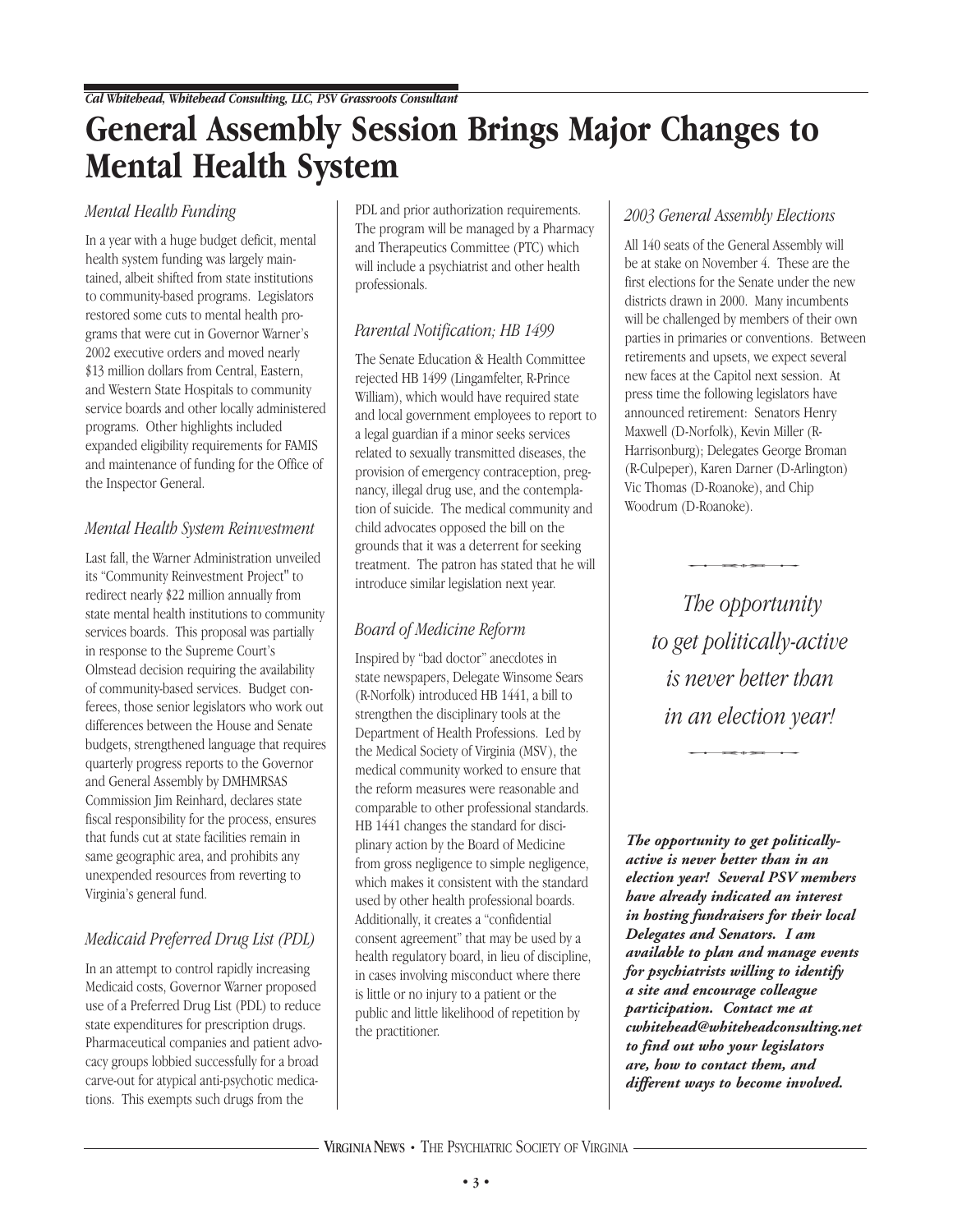### *PSYCHIATRIST NEEDED For Group Practice on the Virginia Peninsula*

We are recruiting for a general or child psychiatrist to join our busy practice on the Virginia Peninsula. We are a small, multidisciplinary private group with psychiatrists, psychiatric nurses, and therapists.

We see outpatients at our office in Newport News, doing primarilypsychiatric evaluations, medication management, and short-term therapy. Wealso run an intensive outpatient chemical dependency program.

Both of our full-time psychiatrists were Harvard trained in medical school and residency. Dr. Richard Poe was previously an academic psychiatrist at Eastern Virginia Medical School and before that at Duke, UNC, and Stanford. He specializes in psychopharmacology and bipolar disorders. Dr. Doug Chessen is President of the Psychiatric Society of Virginia Foundation and is a past president of the PSV and the Newport News Medical Society. He has added qualifications in addiction psychiatry and earned an M.B.A. at William and Mary.

If you want a temperate climate with four seasons, water sports, history and culture, and a fine place to raise kids, you will love our area by the Chesapeake Bay, between Williamsburg and Virginia Beach. We have variety in our work and many opportunities for growth. Board eligibility or certification is required. Compensation and benefits are competitive.

*If interested, contact Douglas H. Chessen, M.D., F.A.P.A., M.B.A. by e-mail at dhchessen@home.com, by phone at 757-595-3900, or by mail to 12420 Warwick Blvd., Bldg.7, Suite C, Newport News, VA 23606.*

#### *John P. D. Shemo, M.D., DFAPA and Anita Everett, M.D., DFAPA*

# **Assembly Report**

Sain Area V met just prior to the Assembly Meeting in Washington, D.C., in November to save the travel expense of a separate area meeting. Only one or two other areas are doing so. The downside of doing this is that APA is gain Area V met just prior to the Assembly Meeting in Washington, D.C., in November to save the travel expense of a separate area meeting. Only one or two other areas are doing so. The downside of doing this is that APA is not yet cooperating by allowing those areas action papers to the Assembly that derive from the area meeting.

Issues of general interest from the November Area and Assembly meetings include:

- APA President Paul Appelbaum, M.D., met with editors of the Washington Post who had opposed mental health insurance parity. Following this meeting, the Washington Post changed its position and stated so in an editorial. Getting the Washington Post, or any major newspaper, to change its editorial position is an impressive accomplishment.
- Paul Appelbaum also wrote an article on HIPAA regulations and privacy rights for the American Journal of Psychiatry. These new HIPAA regulations are not workable in the real world and I expect they will be amended over the next few years – after considerable hassle and expense to practitioners and without any acknowledgment from Washington as to their lack of reality testing. The APA is planning to publish forms to aid with HIPAA compliance on the APA website.
- Tom Issel, M.D., was selected as the new Director of the National Institute of Mental Health. APA successfully supported the selection of a psychiatrist for this position.
- The issue of the New Mexico law regarding psychologist prescribing was obviously a major issue of discussion. It is noted that 13 of 14 state-centered attempts by psychologists in this regard have been defeated, and the New Mexico case had some special political circumstances. So far this years, such bills have been introduced in 11 states. It has come to a vote so far only in Wyoming where it was defeated by a substantial majority. On the other side, New York passed a measure specifically and preemptively banning psychologist prescribing.
- James Scully, M.D., was introduced as the new APA Medical Director starting January 1, 2003.
- The move of the APA administrative offices to Roslyn, Virginia is "on again" and should occur before the end of 2003. It is stated that \$800,000 a year will be saved by the move, plus it is a better building with much higher tech capacities.
- The APA budget is better than predicted. Not only will it not be in deficit for 2003, but it should have a small surplus. This is due to better than expected APA book sales. Publishing currently generates more than one-half of APA revenues. The APA expects to have balanced budgets both in 2003 and 2004. There are currently monthly meetings of the Medical Director, Assembly Representatives, Representatives of the Budget and Finance Committee, and the Board of Directors to see that finances are watched more closely – there seems to be a genuine commitment to "no more surprises."
- The APA endorsed liability program was addressed. It was reported that Legion is no longer the insurer as they are now under supervision of Pennsylvania insurance regulations. They are officially in "rehabilitation" which means they can issue no policies and liquidation may occur. Coverage is now being provided by the National Fire Insurance Company of Pittsburgh and the Lexington Insurance Company. These companies cover in all 50 states and Washington, D.C., and have an  $A++$  rating. Nonetheless, a "solution" to prior acts coverage is "still in process." The APA representative charged with oversight of the APA-endorsed program is Dr. Allen Levenson. Anita and I were in agreement that we were not satisfied with his presentation to the Assembly; he seemed rather too much an apologist for the insurance industry. I will at the upcoming Area V meeting be addressing very vigorously the APA oversight of this program. Neither Anita nor I are covered by the APA program, but over 7000 APA members are enrolled. It seems imperative to me that any program that the APA endorses "sets the standard" for such coverage.

*(continued on page 8)*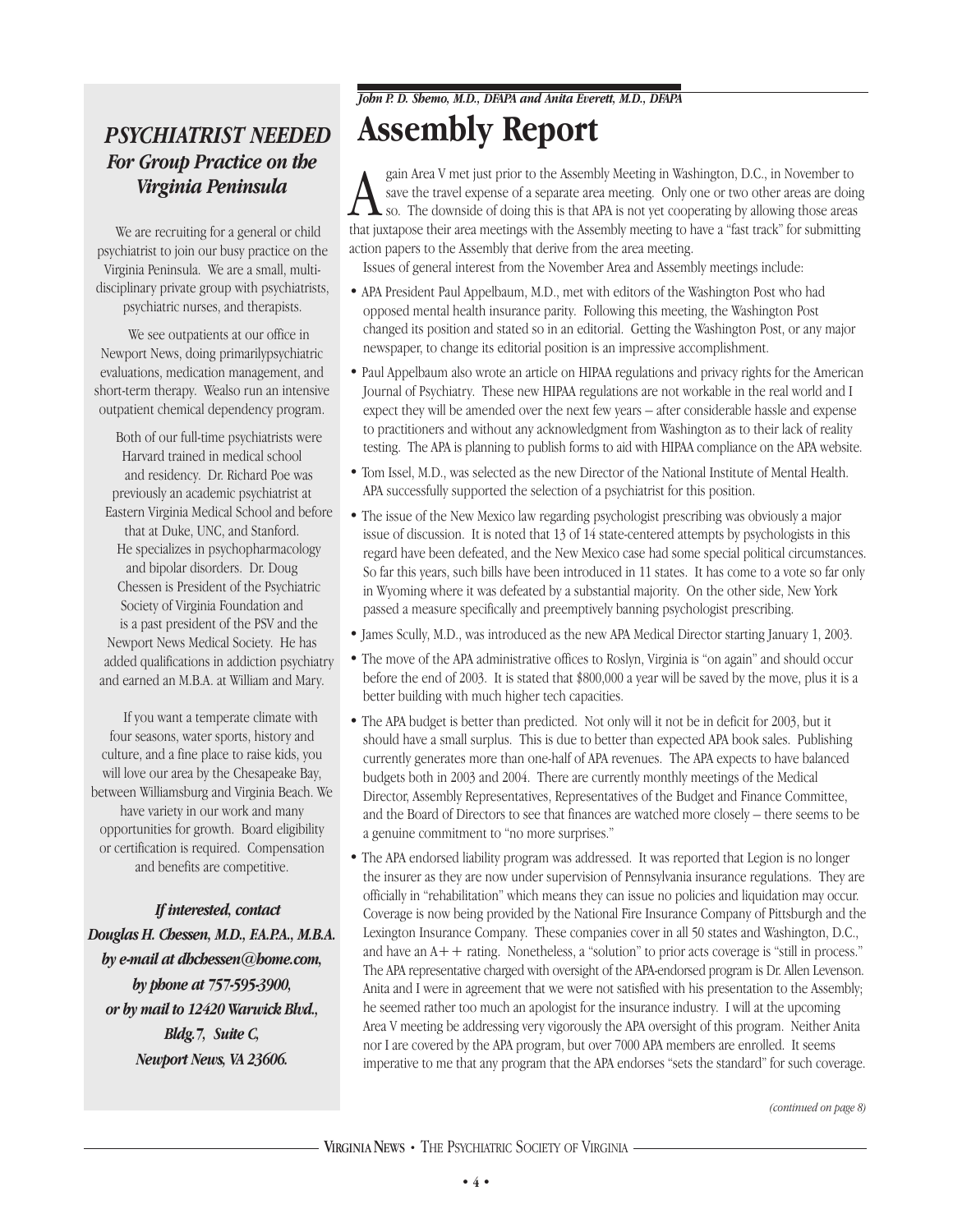# **Area V Assembly Council Report**

The Area V Assembly Council met in<br>Atlanta on March 1 and 2, 2003. Ar<br>and I think that the membership<br>would be pleased to see how economical Atlanta on March 1 and 2, 2003. Anita and I think that the membership would be pleased to see how economical, "no frills" and work-centered these meetings are.

I did address the state of the APAendorsed insurance program at the meeting. Both Al Gaw, M.D., the current Assembly speaker, and Gene Cassell from the Central Office were at the meeting. It is promised that Dr. Jay Scully, the new APA Medical Director, will address this issue at the upcoming Assembly meeting in May. The "unofficial" word is that the news is not good, which is particularly problematic in states like Mississippi where there are currently no other liability insurance options. There were complaints that the news media has been addressing physicians in some states not providing services as a "doctor strike" when in fact the physicians cannot practice because there are no liability insurance options and they are unwilling to risk practicing uninsured.

A report was discussed which had demonstrated that the uninsured currently account for 65 percent of all malpractice claims. One state is exploring the option of extending "good samaritan" liability protection to physicians when they render care to patients from

whom they have no expectation of payment.

The Medicare rate change has been passed and signed. That is, instead of a 4 percent cut there will be a 1.6 percent increase in overall medicare rates. This change goes into effect on March 1, 2003. There will likely be problems with individual local Medicare carriers not getting their computers accurate.

The APA will be publishing about 50 pages of forms/information on the APA website to help practitioners meet HIPAA requirements. It is paradoxical that these elaborate and extensive rules are listed under a HIPAA law subsection entitled "Administrative Simplification."

Several Action Papers were reviewed by the Area Council:

- Anita and I did propose a paper, already endorsed by the PSV, addressing the issue of the Assembly not insuring that representational voting procedures are followed in votes on issues where the results of a voice vote are too close to be convincingly clear. Area V did endorse this paper and it will be moved for passage at the May Assembly meeting.
- A paper was presented addressing a request that the vote of each member of the APA Board of Trustees be recorded

except where votes are unanimous. This paper was endorsed.

- A paper was presented requesting that material in the approximately 3-inch thick packet sent to each Assembly member prior to each meeting be made available on line and sent in hard copy only to those who so request. This proposal was endorsed for a one-year trial.
- A paper was proposed by the Texas Delegation requesting that the APA avoid "vague and misleading" terms such as "mental health problems" and "behavioral health services." This paper also requests that the APA promote the listing of psychiatrists by health insurers in their provider lists with other medical specialists rather than with "behavioral health providers." The paper was endorsed.

These above-referenced papers will now all be presented and debates at the May meeting.

**As always, Anita and I are always available and eager to receive ideas and feedback from the membership. We view our role as one of representing the consensus views of the membership of the PSV and not just our own personal views.**

# **The Get Lost MD (Muscular Dystrophy) Foundation**

This not for profit corporation was established to help formulate a training/charity cafe in Richmond, Virginia. This cafe will offer basic kitchen training to disadvantaged individuals (physically, mentally or economically challenged) and allow those individuals to acquire real food service experience that can help them secure employment at other restaurants.

The cafe will operate with a paid staff and assisted by several area chefs volunteering their time. The cafe will also be open to the public for lunch and dinner, whereas all profits derived will go enhance the training program and as donations to the Muscular Dystrophy Association.

> We are looking for donors and sponsors for the establishment of this cafe. There are booths offered for sponsorship, as well as a "Kitchen Wall of Fame" for sponsors of kitchen training equipment. We are relying on the community to help support this venture and make it a reality.

*For more information on this non profit venture please call Garth Larcen at (804)-560-9622 or www.getlostmd.org.* 

VIRGINIA NEWS • THE PSYCHIATRIC SOCIETY OF VIRGINIA ·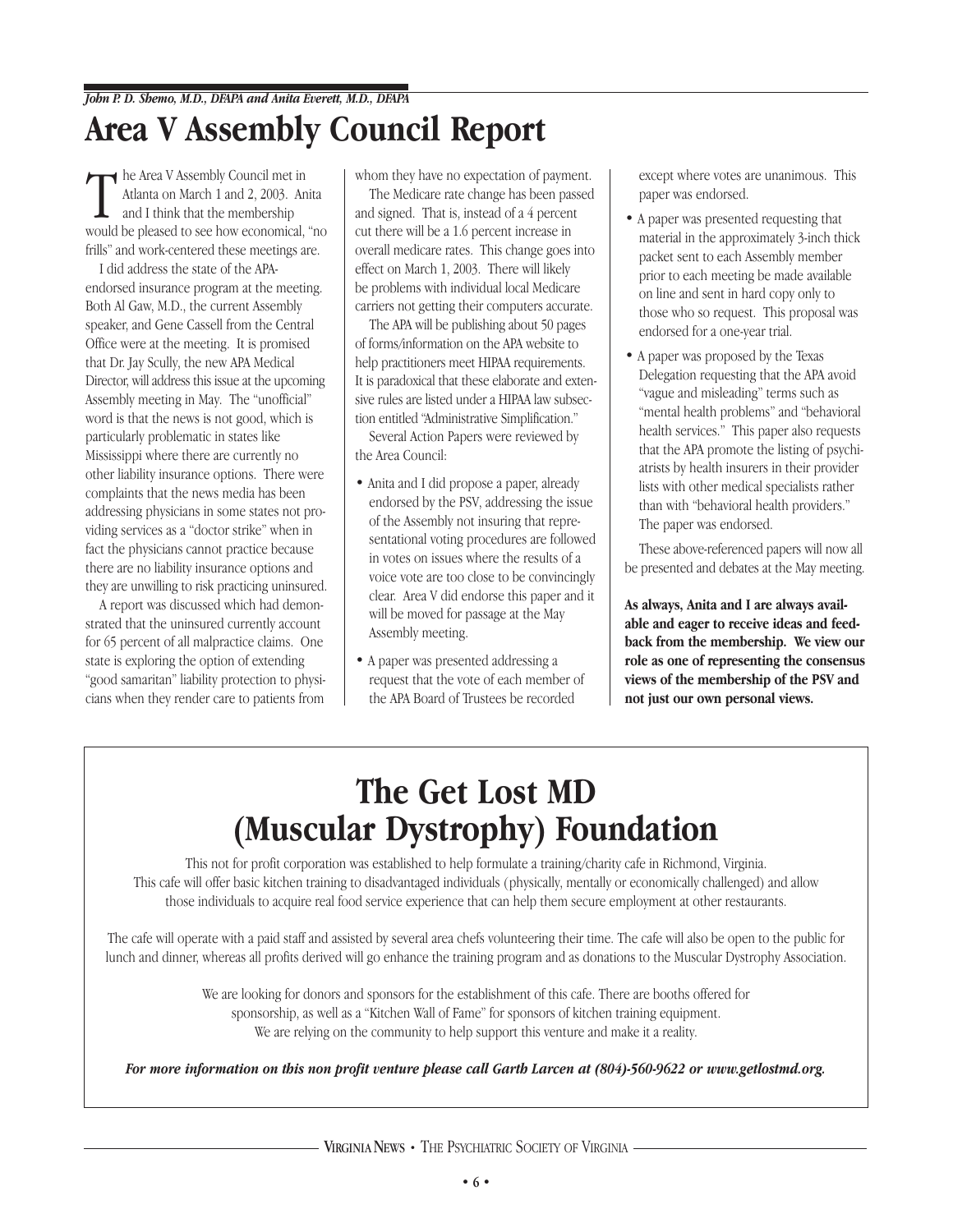

# **Your 2003-2004 Directory of Members of the Psychiatric Society of Virginia is in the mail**

Every effort has been made to ensure accuracy and to include everyone who is a member of the PSV. If changes have occurred after the directory went to press, or if any error exists, we sincerely regret any inconvenience that may be caused. This directory is not intended for commercial use.

If you find an error or would like to make a change please contact Sandra Peterson at the PSV office or via e-mail before July 1, 2003 and she will list corrections, one time only, in the July issue of the PSV News.

*Please feel free to contact Sandra Peterson, Executive Director, if you did not receive your directory.*

# **Did you know…**

That the PSV website www.psva.org had regular updates during the 2003 General Assembly from Virginians for Mental Health Equity (VMHE)?

# **Did you know…**

That the PSV website also has an updated calendar of events and the names of the current Executive Committee of the PSV?

# **Check the PSV website out!**

# **You will be surprised what you will find.**



# **Healthy Communities Loan Fund**

Consider obtaining a loan from the *Healthy Communities Loan Fund* before interest rates climb up again!

The *Healthy Communities Loan Fund* encourages psychiatrists to practice in mental health professional shortage areas. Word of mouth conveys how satisfying it is to:

- develop long term relationships not only with individual patients but also with their families;
- set up and run your own practice;
- participate in the life of a community where your contributions really matter and people show their gratitude.

If these factors appeal to you, we urge you to consider the long term benefits of practicing in an underserved area. To finance opening a new practice, relocating, building, expanding a facility, or adding new equipment to accommodate another psychiatrist,

#### **Call:**

Lilia Mayer/ Healthy Communities Loan Fund at the Virginia Health Care Foundation 804-828-7494 or Email: loanfund@vhcf.org

> First Virginia Banks, Inc. The Robert Wood Johnson Foundation The Virginia Health Care Foundation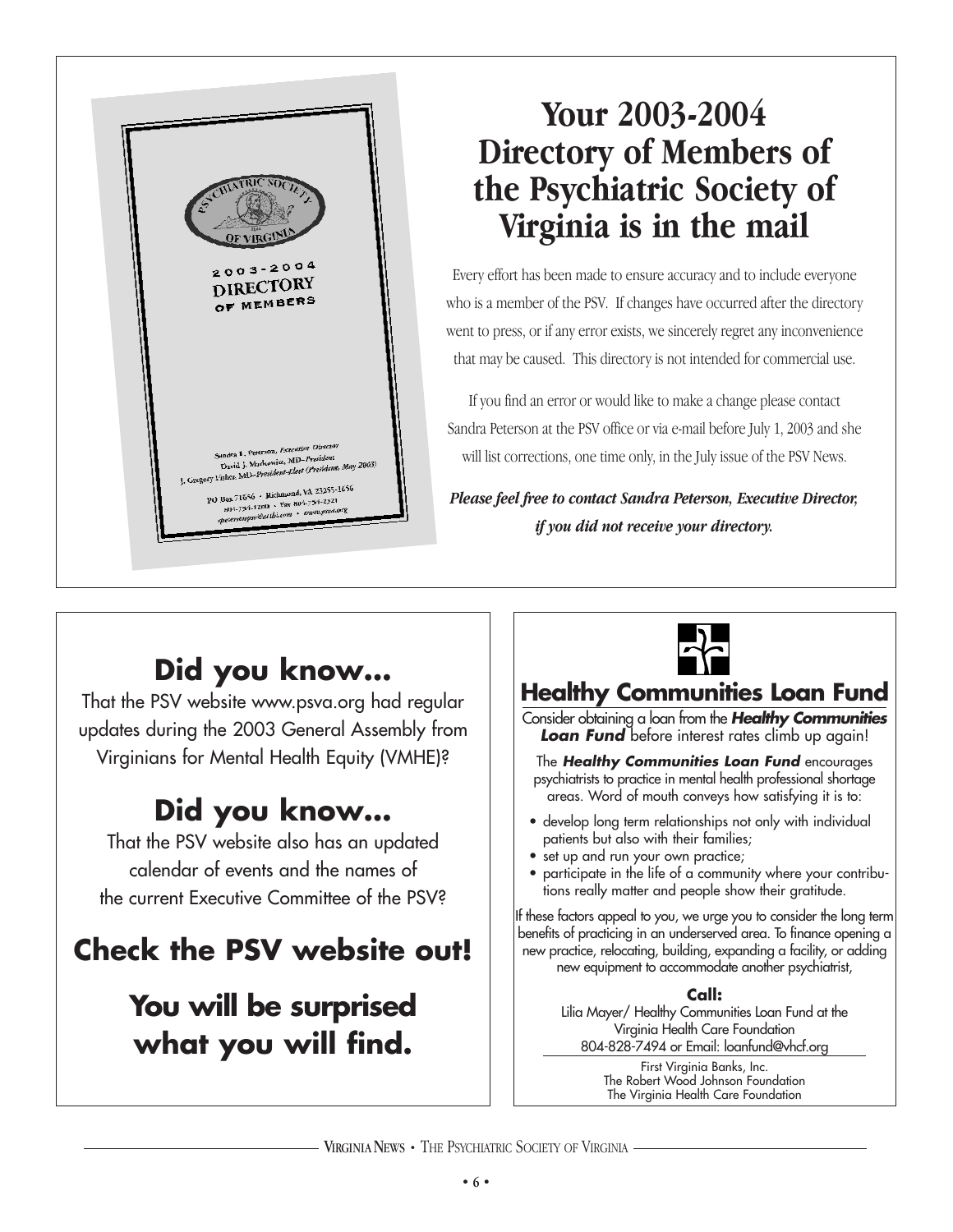

# **PSV IN THE NEWS**

### **Psychiatric Society of Virginia Members Get Appointed to Various State Boards and Committees**

**Congratulations to Dr. Eloise Haun** of Woodstock for recently being appointed to the Medicaid Physician Advisory Committee. The Director of Medical Assistance Services, Patrick Finnerty, made this announcement.

**Congratulation also goes to Dr. Ramesh Agarwal** of Chester for recently being appointed to the Medical Advisory Board for the Department of Motor Vehicles. Governor Mark Warner made this announcement.

### **The PSV is looking for a few good men & women…**

The PSV is looking for a chair of the Women's Committee (thank you Dr. Renate Forssmann-Falck for your service over the past two years) and a Membership Committee chair.

*For more information on these two positions please contact Sandra Peterson at the PSV office or President-Elect Greg Fisher at langhorner@aol.com.* 



# **Become an APA Distinguished Fellow!**

*Fellow status is an honor that reflects your dedication to the work of the APA and signifies your allegiance to the psychiatric profession.* 

*The Distinguished Fellow requires a different approach. Your application for Distinguished Fellow is through your local District Branch.* 

*Please contact Sandra Peterson at PSV for the nomination form and the 2003 guidelines. Completed nomination forms, addenda, if any, and three letters of reference are due into the PSV by June 1 – deadline to the APA from the District Branch is July 1, 2003.* 

# **…or become an APA Fellow!**



*Complete information and application material is posted on the Web at:* 

*www.psych.org/apa\_members/apply fellow.cfm*

*The deadline for application submission (directly from the member to the Central Office) is June 1, 2003.* 

### **DISASTER MENTAL HEALTH COMMITTEE NEWS**

*Edward Kantor, MD, incoming Disaster Chair – A special thanks to outgoing Chair Patricia Brown, MD for her hard work over the past two years.*

#### **Looking for Disaster Mental Health providers…**

Particularly psychiatrists, who either already are or might be interested in participating in mental health disaster/crisis response in some capacity. Teams consisting of psychiatrists, psychologists, psychiatric nurses and other mental health providers will receive training and work along with the other emergency response agencies and providers should the need arise (RedCross, FEMA, EMS, etc...).

*Please fill out the online form: http://intercom.virginia.edu/SurveySuite/Surveys/DisasterPsychRegister*

Interested people are not obligating to anything other than hearing from me. Once organized, training opportunities will be announced. The goal is to have pre-identified lists and to either organize or support existing teams that know each other, understand the principles of disaster response and will be precredentialled to work within the evolving Secure Virginia and emergency response structure. We (PSV ) will be working with DMHMRSAS, DOH, VACP, Red Cross, the Universities as well as Disaster Psychiatry Outreach (DPO) with the hope that we can have a coordinated disaster response plan for mental health locally and across the state. *Please contact Edward Kantor at EMK2E@hscmail.mcc.virginia.edu for more information.*

*Disaster Psychiatry and Mental Health Program Sponsored by Disaster Psychiatry Outreach (DPO) with all-star faculty* **3RD INTERNATIONAL CONGRESS ON DISASTER PSYCHIATRY**

*April 25-26, 2003 at Hyatt Regency Crystal City in Northern Virginia www.disasterpsych.org/congress*

**· VIRGINIA NEWS •** THE PSYCHIATRIC SOCIETY OF VIRGINIA -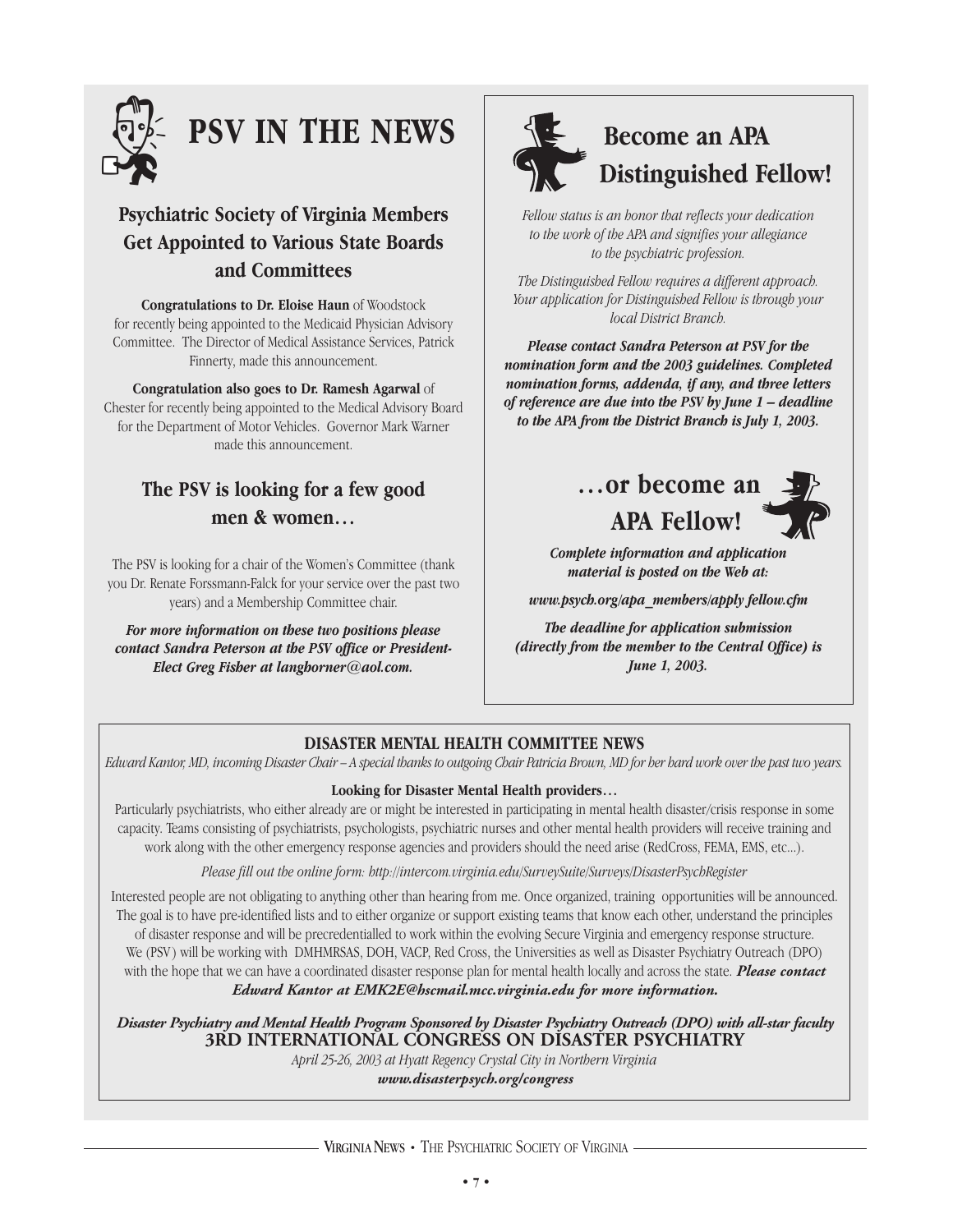*(continued from page 4)*

- Free CME credit is available at the APA website based on the APA practice guidelines. It is important that members be familiar with the APA guidelines as they are considered the "state of the art" and many of the questions on board recertification exams are based on the guidelines. Additionally, many managed care practice guidelines are not compatible with APA guidelines, especially in situations where it is to the advantage of the MCO to be more restrictive. It is useful in negotiations with MCO's to know the specifics of the APA guidelines. For example, the APA guidelines do support the use of various medications to treat various disorders despite lack of "FDA approval." Note that even the FDA maintains that the FDA's role is not to regulate practitioner prescribing, but rather to regulate pharmaceutical company marketing and advertising. Given the economic basis of a pharmaceutical company's election to seek FDA approval for a given indication, even the FDA maintains that practitioners should use the current medical literature rather than FDA approval as the basis for prescribing decisions.
- The Assembly may be given veto power over any bylaw changes the Board of Directors makes. This is in lieu of a membership vote since the experience has been over many years that the membership does not typically vote in adequate numbers when such referendums are presented to reach a quorum. Interestingly, however, the Board of Directors then did decide to send this matter to the membership for a vote. The obvious risk is that the referendum will fail due to a lack of adequate numbers voting, leaving the Board with the power to make bylaw changes without the need to get approval from either the membership or the Assembly. It is noted that there have been numerous votes in which the overwhelming majority of the voting membership voted in a given way, yet a quorum was not achieved. Given this situation, Anita and I would urge the PSV membership to both vote to allow Assembly veto of Board decisions and make your opinions on Board actions known to your Assembly representatives.
- APA has joined as a party to the lawsuit currently in process against a number of managed care companies alleging RICO violations.

In essence, this suit alleges conspiracy to defraud with criminal intent and sidesteps the ENTALA protections that have allowed the very existence of managed care.

### *Action Papers*

Numerous action papers were presented and debated both in Reference Committees and on the Assembly floor. At an almost unprecedented level, Anita proposed and had passed a block of five interrelated action papers centered around care needs of patients with "serious and persistent mental illnesses." Included were papers related to:

- Access to care for persons with serious and persistent mental illness.
- Adoption of principles of care for persons with SPMI.
- APA advocacy for persons with SPMI.
- Education of psychiatry residents and APA members in the care and treatment of persons with SPMI.
- APA guidelines inclusion of evidence based services for persons with SPMI.

### *Other Action Papers Included:*

- Joining the class action RICO lawsuit against managed care – *passed.*
- Reaffirming that APA Fellows who drop APA membership lose Fellowship status – *passed.*
- Incorporating Axis II diagnoses into Axis I given the experience that managed care discriminates against persons with Axis II diagnoses – *defeated based on a concern about "politicizing" the DSM process and thereby weakening its scientific standing.*
- Challenge to the DSM 4 criteria for a 30-day period of symptoms for the diagnosis of PTSD *– defeated on a similar basis.*
- Paper based on Atkins v. Virginia regarding the meaning of the Principles Of Medical Ethics With Annotations Especially Applicable To Psychiatry relating to issues of mental retardation *– postponed.*
- Encourage members who attain fellowship status to actively use the "FAPA" designation – *passed.*
- Paper affirming the APA position that the State remains the party of ultimate responsibility for the humane care and effective

treatment of the psychiatrically ill – *passed.* 

- Paper directing the APA to develop guidelines for use by state medical boards for "fitness for duty" evaluation of allegedly impaired physicians – *passed.*
- Paper regarding dues relief for Canadian members of the APA given the unfavorable exchange rate and the fact that Canadian members cannot access some of APA member benefits – *passed -- Canadian members may pay in Canadian dollars rather than U.S. dollars.*
- Paper supporting a national initiative to address the consequences of the lack of access to mental health care – *passed.*
- Paper asking APA to create a task force to provide guidelines regarding the issue of the diagnosis of mental retardation given the fact that the Supreme Court in Atkins v. Virginia did rule that execution of mentally retarded defendants is unconstitutional – but did not define how mental retardation should be defined and assessed in capital cases.
- A paper aimed at requiring speakers who do industry-sponsored symposia at the APA and Institute for Psychiatric Services meeting to also participate more broadly in "unpaid" aspects of the meeting – *defeated – while the sentiment of this paper was appreciated, the Assembly did not see it as uniformly enforceable.*
- A paper was presented related to the centralized membership processing issue. This paper reaffirmed that the District Branch does have "veto power" over any proposed members within the jurisdiction of that District Branch. It was pointed out that this level of "autonomy" was necessary to retain the nonprofit status of District Branches – *passed*.
- A resolution was proposed to require the inclusion of substance abuse disorders in any future resolutions related to access to care – *passed.*

As always, the meeting was lively and very informative as to the practice climate around the country.

*Anita and I are most open to suggestions from the PSV membership on issues or action papers you would like addressed or proposed in our roles of representing the PSV in the Assembly.*